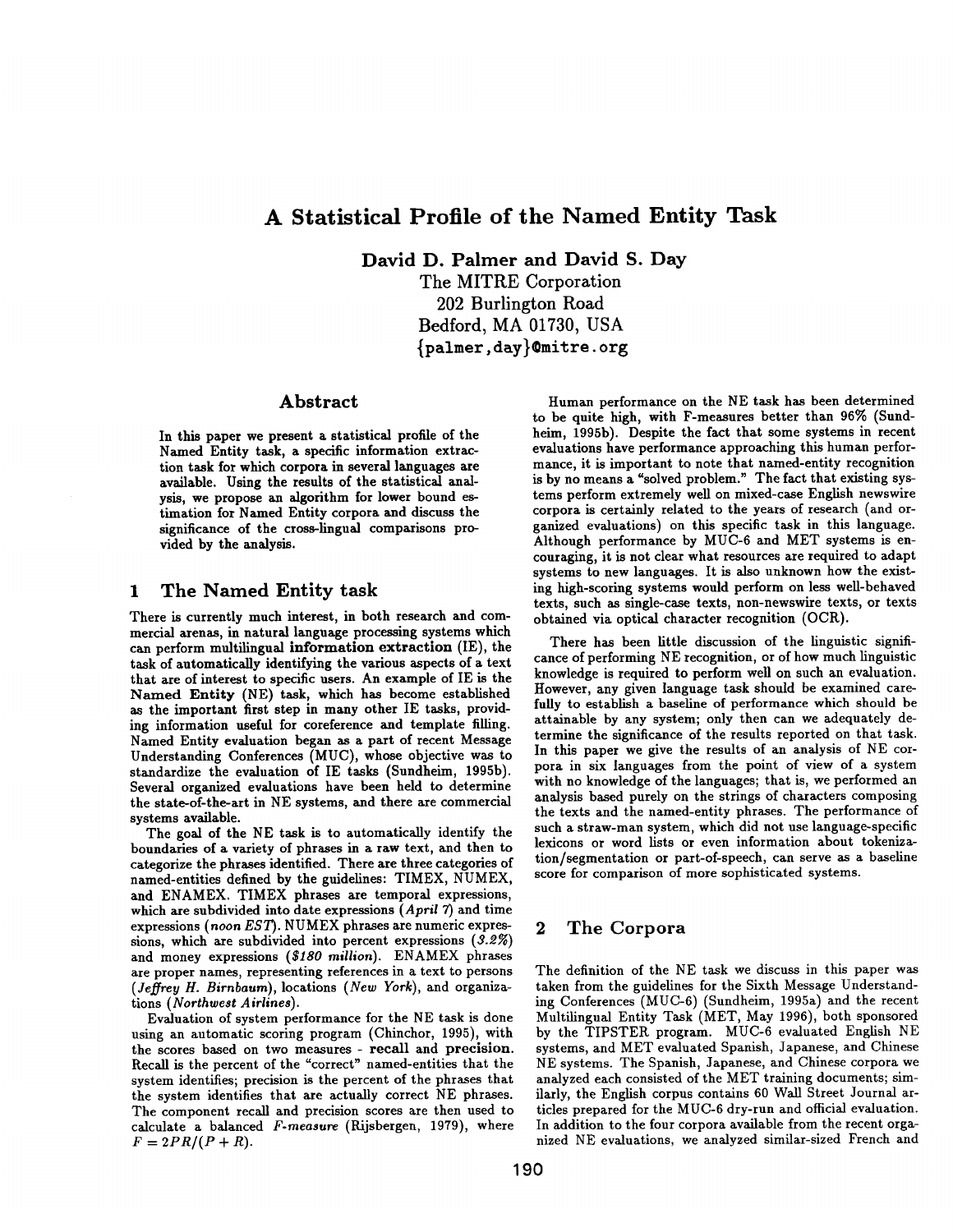| Portuguese corpora <sup>1</sup> which were prepared according to the |  |  |  |
|----------------------------------------------------------------------|--|--|--|
| MET guidelines. Table 1 shows the sources for the corpora.           |  |  |  |

| Language   | News service                | Country       |
|------------|-----------------------------|---------------|
| Chinese    | Xinhua                      | China         |
| English    | Wall Street Journal         | USA           |
| French     | Le Monde                    | France        |
| Japanese   | Kvodo                       | Japan         |
| Portuguese | Radiobras                   | <b>Brazil</b> |
| Spanish    | <b>Agence France Presse</b> | France        |

All six corpora consisted of a collection of newswire articles, and none of the articles in any language was a translation of an article in another language. There were important differences in the makeup of these individual corpora that affected this analysis. The French corpus, for example, contained a wide range of articles from a single issue of *Le Monde,* so the topics of the articles ranged from world politics to the Paris fashion scene. The articles in the English and Spanish corpora were specifically selected (by the MUC-6 and MET evaluation organizers) because they contained references to press conferences. While the content was more homogeneous in the English corpus, the articles were nevertheless drawn from a range of several months of the *Wall Street Journal,*  so the specific topics (and constituent Named Entities) were very diverse. The Chinese *Xinhua* corpus was, in contrast, extremely homogeneous. These differences demonstrate a number of difficulties presented by corpora in different languages.

In order to estimate the complexity of the NE task, we first determined the vocabulary size of the corpora involved (i.e. "count the words"), in terms of individual lexemes of the language. For our analysis of the European-language corpora, we considered a token to be any sequence of characters delimited by white space, and we ignored the case of all letters. The Japanese corpus was segmented using NEWJUMAN, the Chinese corpus with a segmenter made available by New Mexico State University. This segmentation information was used only to estimate the corpora sizes and was not used in any of the other portions of our analysis.

Since many words occurred frequently within a corpus, the linguistic *type-token distinction* was important to our analysis. An example of this distinction would be the sentence a *pound costs a pound,* which has 5 lexeme tokens and 3 lexeme types. The ratio of lexeme tokens to types, which can be thought of as the average occurrence of each lexeme, is shown in Table 2 with the vocabulary sizes of the six corpora.

| Language       | Lexeme<br>Tokens | Lexeme<br>Types | Token/<br>Type |
|----------------|------------------|-----------------|----------------|
| <b>Chinese</b> | 34782            | 4584            | 7.6            |
| English        | 24797            | 5764            | 4.3            |
| French         | 35997            | 8691            | 4.1            |
| Japanese       | 21484            | 3655            | 5.9            |
| Portuguese     | 42621            | 7756            | 5.5            |
| Spanish        | 31991            | 7850            | 4.1            |

Table 2: Corpora size by lexeme.

Table 3 shows the total number of NE phrases for each

<sup>1</sup>The French corpus was prepared by Marc Vilain; the Portuguese corpus was prepared by Sasha Caskey.

e language, as well as a breakdown of total phrases into the three individual categories.

| Language       | NE.  | TIM      | NUM     | <b>ENA</b> |
|----------------|------|----------|---------|------------|
| <b>Chinese</b> | 4454 | $17.2\%$ | $1.8\%$ | 80.9%      |
| English        | 2242 | 10.7%    | 9.5%    | 79.8%      |
| French         | 2321 | 18.6%    | $3.0\%$ | 78.4%      |
| Japanese       | 2146 | 26.4%    | 4.0%    | 69.6%      |
| Portuguese     | 3839 | 17.7%    | 12.1%   | 70.3%      |
| Spanish        | 3579 | 24.6%    | $3.0\%$ | 72.5%      |

Table 1: Corpora sources. Table 3: NE phrases, by subcategory.

#### 2.1 NUMEX and TIMEX phrases

From Table 3 we see that TIMEX and NUMEX phrases together composed only 20-30% of all NE phrases in each language. Furthermore, these phrases were the easiest to recognize, because they could be represented by very few simple patterns. Upon inspection of the corpora, for example, we were able to represent nearly all NUMEX phrases in each of the six corpora with just 5 patterns.<sup>2</sup> Similarly, given a simple list of the basic temporal phrase words for a language (months, days of the week, seasons, etc.), it was possible to construct a series of patterns to represent most of the TIMEX phrases.<sup>3</sup> We were able to represent at least 95% of all TIMEX in each language in similar ways with just a few patterns (less than 30 per language), constructed in a few hours. Since we found most NUMEX and TIMEX phrases to be easy to recognize, we therefore restricted our further analysis of the corpora to ENAMEX phrases, which proved to be significantly more complex.

#### 2.2 ENAMEX phrases

Table 4 shows the numbers of ENAMEX phrases tokens contained by the six corpora. The average occurrence of each token in each language was quite low (much lower than the average occurrence of each lexeme), which indicated that many phrases occurred very infrequently in the corpus.

| Language   | <b>ENAMEX</b><br>Tokens | <b>ENAMEX</b><br><b>Types</b> | Token/<br>Type |
|------------|-------------------------|-------------------------------|----------------|
| Chinese    | 3605                    | 887                           | 4.1            |
| English    | 1789                    | 840                           | 2.1            |
| French     | 1820                    | 1085                          | 1.7            |
| Japanese   | 1493                    | 614                           | 2.4            |
| Portuguese | 2698                    | 981                           | 2.8            |
| Spanish    | 2593                    | 1177                          | 2.2            |

Table 4: Corpora size by ENAMEX phrases.

Nevertheless, a large number of all phrase tokens could be accounted for by a few frequently-occurring phrase types. For example, the Chinese corpus contained 2156 total LOCA-TION phrases, but 449 of these locations (20.8%) could be

 $2$ An example of a NUMEX pattern representing a Spanish PERCENT would be a sequence of digits followed by either the percent sign (%) or the words "por ciento'.

<sup>&</sup>lt;sup>3</sup>An example of a NUMEX pattern representing a Spanish DATE would be the name of a month (or its abbreviation) followed by a sequence of digits (the day), optionally followed by a comma and another sequence of digits (the year).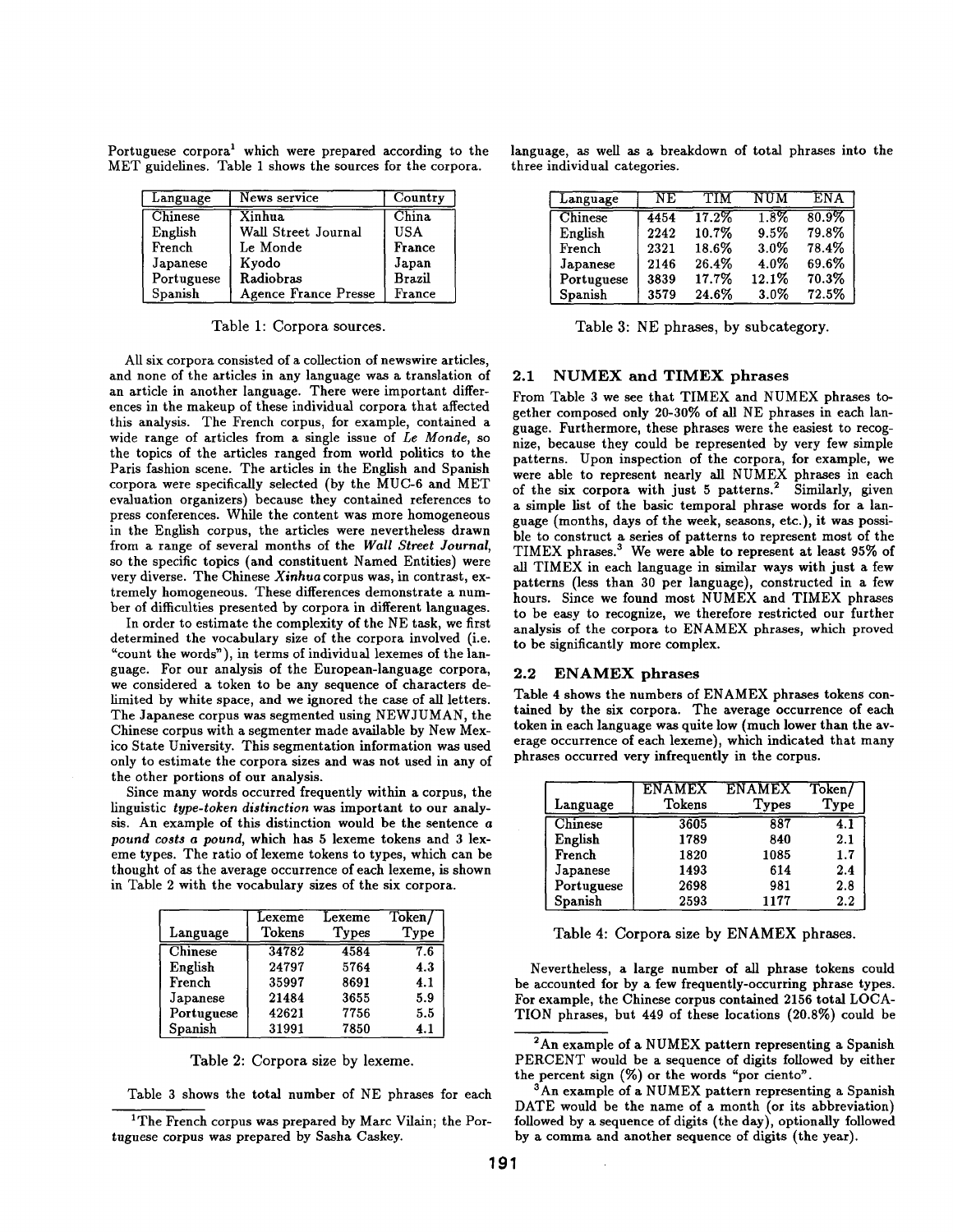accounted for by the three common Chinese words for *China.*  Figure 1 shows a graph of the cumulative percentage of all phrases of the corresponding category represented by the  $x$ most frequently-occurring phrases of that type in the given language.



Figure 1: Graph of the cumulative % of phrase tokens provided by % of phrase types.

The graph shows a similar shape for all subcategories of ENAMEX phrases in all the languages investigated, although the rate of increase varies slightly. It is clear from the classic Zipfian distribution (cf. (Zipf, 1932; Zipf, 1949)) shown by the graph that a significant percentage of the ENAMEX phrase tokens could be represented by a small amount of frequentlyoccurring phrase types. However, Zipf's law also tells us that a non-trivial percentage of the phrases (those in the tail of the graph) are very infrequent, most likely never occurring in any amount of training data.

Unlike the distribution of the overall NE phrases, the relative proportion of constituent ENAMEX phrase subcategories (PERSON, LOCATION, and ORGANIZATION) varied greatly by language. The breakdown by ENAMEX phrase subcategory is shown in Table 5.

| Language   | Org   | Loc   | Pers  |
|------------|-------|-------|-------|
| Chinese    | 20.2% | 59.8% | 20.0% |
| English    | 56.2% | 14.5% | 29.2% |
| French     | 33.8% | 30.0% | 38.1% |
| Japanese   | 39.2% | 40.8% | 20.0% |
| Portuguese | 49.9% | 19.5% | 30.1% |
| Spanish    | 28.6% | 43.5% | 27.9% |

Table 5: ENAMEX phrases by subcategory.

The significance of this result is that each ENAMEX phrase subcategory had to be treated as equivalent. It was not possible to focus on a particular subcategory to obtain a consistently high score. In other words, a strategy that focuses on locations would do well on the Chinese corpus where locations comprise 59.8% of the ENAMEX phrases, but would do poorly on the English corpus, where locations are only 14.5% of the ENAMEX.

# 3 Training and ambiguity

A logical question to pose is, "How well can our system perform if it simply memorizes the phrases in the training texts?" Since high performance on training texts is meaningless if a system performs poorly on new, unseen texts, we estimated the performance of a simple memorization algorithm on unseen data. For our simple system, the answer to the question depended on the vocabulary transfer rate of the corpus, the percentage of phrases occurring in the training corpus which also occurred in the test corpus. To measure the vocabulary transfer rate for the six corpora, we randomly divided each corpus into a training set and a test set, with each test set containing about 450 ENAMEX phrases, and each training set containing all remaining phrases. We then examined the ENAMEX phrases in the training set to determine how many also occurred in the test set.

The results of this experiment showed that, to a certain extent, a word list built from the training set provided reasonable performance. Just as some frequent phrase types comprised a large percentage of the phrase tokens within a corpus, a small number of phrase types from the training set accounted for many tokens in the test set. As shown by the transfer curve for the six languages in Figure 2, the transfer rate varied dramatically depending on the language, but the graph has the same shape for each, even though the six corpora contained different amounts of training data (thus the lines of different length).



Figure 2: Graph of the cumulative test phrase tokens (%) covered by training phrase types.

In each language, the transfer rate for the most frequent phrase types (the steep part of the graph) was quite high; however, the graph rapidly peaks and leaves a large percentage of the phrases uncovered by the training phrases. The remaining "uncovered" phrases can only be recognized by means other than "memorization," such as by examining contextual clues. Table 6 shows the transfer rates of phrase tokens.

The accuracy of the pure memorization can be reduced by two forms of ambiguity. Phrases or parts of phrases can occur within two or more named-entity categories, such as the string *Boston,* which by itself is a location but within *Boston*  Red Sox is an organization. In most cases this ambiguity can be resolved using a simple longest-match heuristic. Another source of ambiguity occurs when a string can occur both as a